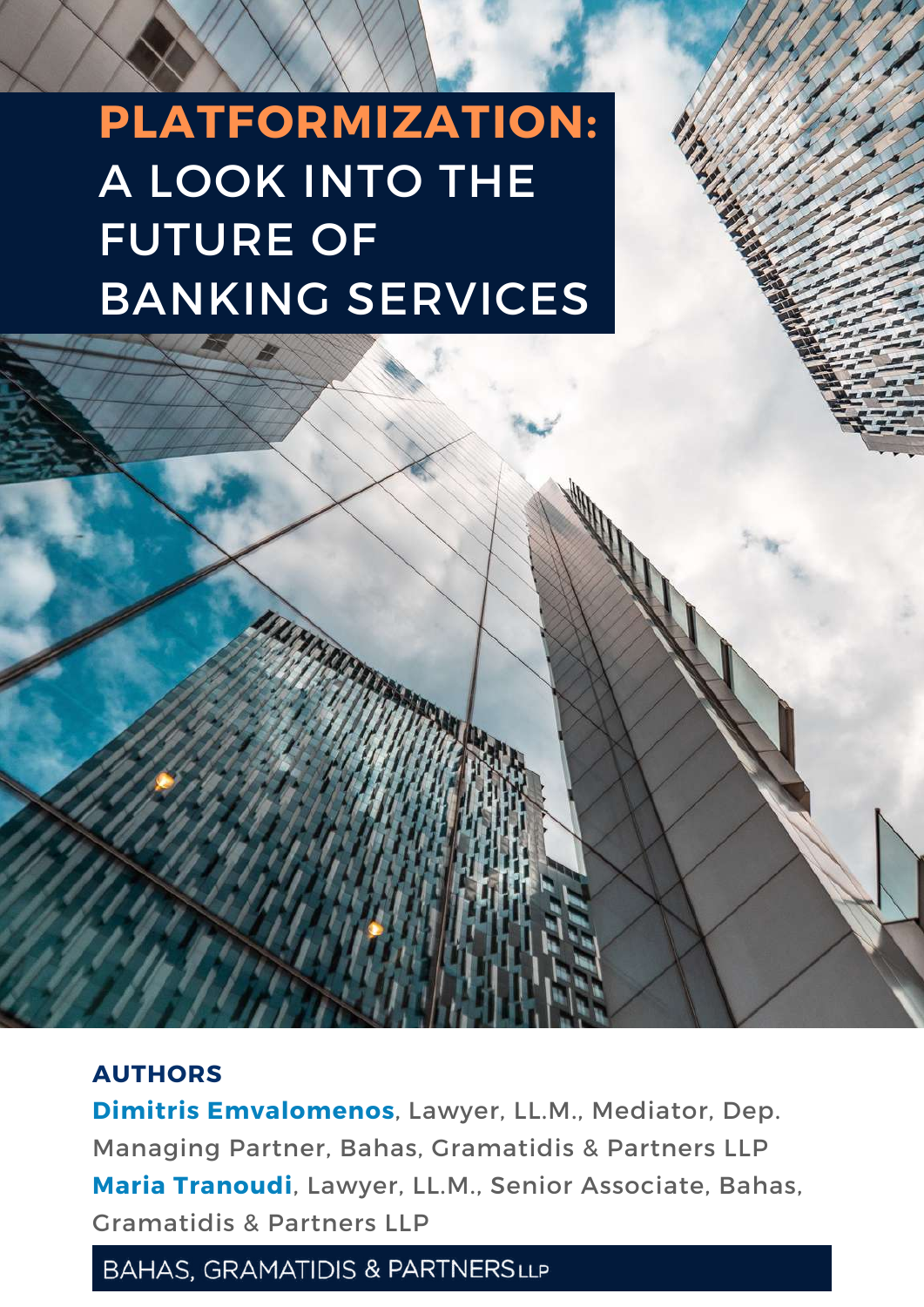### **Platformization: A look into the future of Banking Services**

**1.** The COVID-19 pandemic has created a rapidly evolving scenery for the banking and financial environment, along with almost all aspects of life. The hot banking - financial trend accelerated by the pandemic's creative destruction is the socalled *platformization* of financial services, which is eventually expected to alter drastically the "status quo" of the financial sector by a new infrastructural and economic model where digital platforms will prevail.



As KPMG Global Fintech Co-Leader, Ian Pollari, noted already in 2018:

*"A few factors are driving this shift. From within the industry, competition from non-traditional players is driving ongoing disaggregation of the traditional banking value chain. It is also becoming more difficult to differentiate traditional financial products, while the proliferation of product portfolios, features and channels to market, create increasingly complex and higher cost operating models. Consequently, many leading financial institutions are transitioning from a product orientation to a customer orientation, with a focus on delivering a differentiated customer experience to target markets."*

[Ian Pollari, Global Fintech Co-Leader, KPMG: The rise of digital platforms in financial services - January 2018].

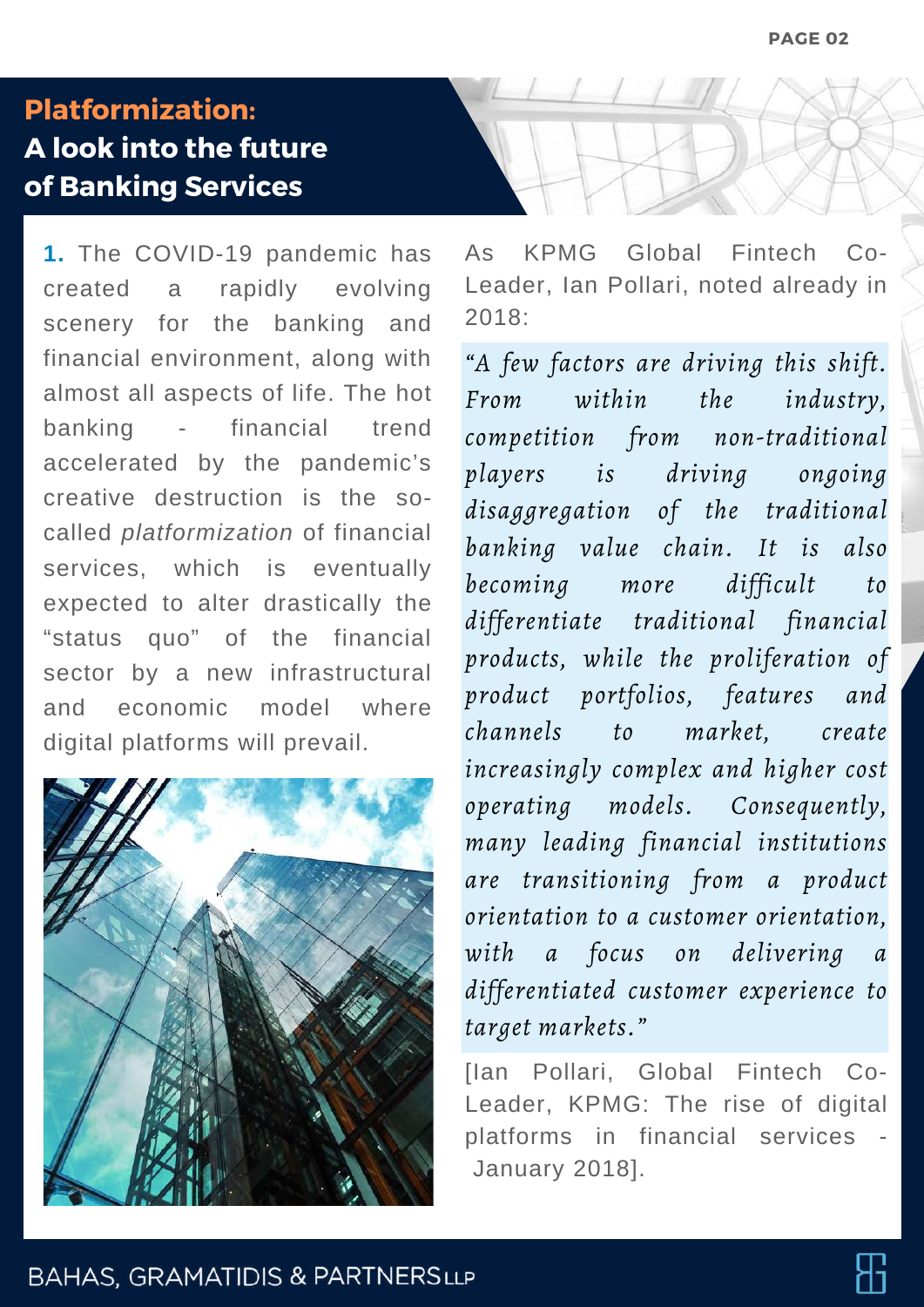## **Platformization: A look into the future of Banking Services**

**2.** According to European Banking Authority (EBA) report on **"The use of digital platforms in the EU's banking and payments sector"** issued in September  $2021$ 

*"Platformization presents a range of potential opportunities for both EU consumers and financial institutions, for instance in terms of improved accessibility of financial services and reduced cost, and offers significant transformative potential. Digital platforms offer consumers and small businesses the ability to connect to financial and other service providers through an online or mobile channel as an integrated part of their day-to-day activities."*

This essentially, means, that digital platforms will allow banks to integrate services via technology providers, thus creating novel, personalized offers and enhance customer experiences [EBA/REP/2021/26].



Furthermore, the EBA illustrates five (5) main types of technological infrastructures *"that enable at least one financial institution directly - or indirectly using a regulated or unregulated intermediary - to market to custοmers, and/or conclude with customers' contracts for financial products and services".*

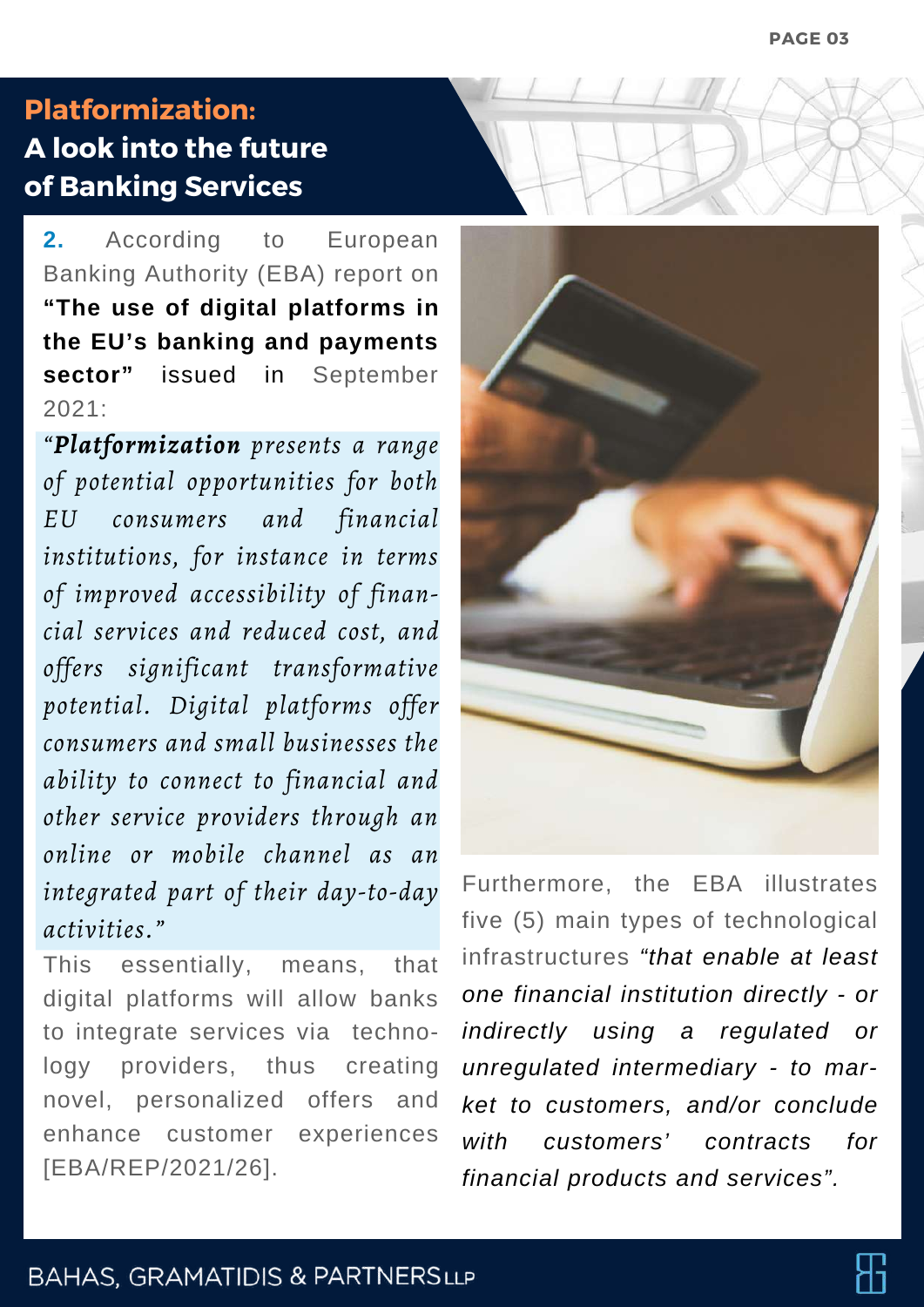#### **Platformization:**

## **A look into the future of Banking Services**

Such infrastructures may serve as "bridges" between financial institutions and customers and, according to same above report, they are:

**a) Comparators:** digital platforms comparing products offered by multiple financial institutions.

**b) Financial Institutions +**: digital platforms provided by financial institutions, which additionally allow access to third parties' products and services.

**c) Banking /Payments as a side service:** digital platforms providing non-financial products and services as a dominant activity and financial products and services as a side service.

**d) Ecosystems:** digital platforms acting as a single point of entry to multiple third-party providers of financial and non-financial products.

**e) Enablers :** digital platforms operated by large technology companies (i.e. BigTechs) and enabling access to payments and other services (such as digital wallet services) albeit regulated financial institutions remain the relevant payment service providers and leverage data for service extension.



**3.** Although platformization, at the moment, presents opportunities and does not seem to impose any threats to the financial ecosystem, many challenges appear that require attention. Of the 26 competent authorities that responded to an **EBA survey in November 2020** consider that digital platforms give rise to challenges regarding the supervision of financial sector activities and/or the monitoring of the regulatory perimeter in their jurisdictions. Also, platformization of financial services can pose some challenges for competent authorities in supervising compliance with con-duct of business and consumer protection requirements. [The survey was launched via the EBA's FinTech Knowledge Hub: https://www.eba.europa.eu/financial -innovation-and-fintech/fintechknowledge-hub/regtech-industrysurvey].

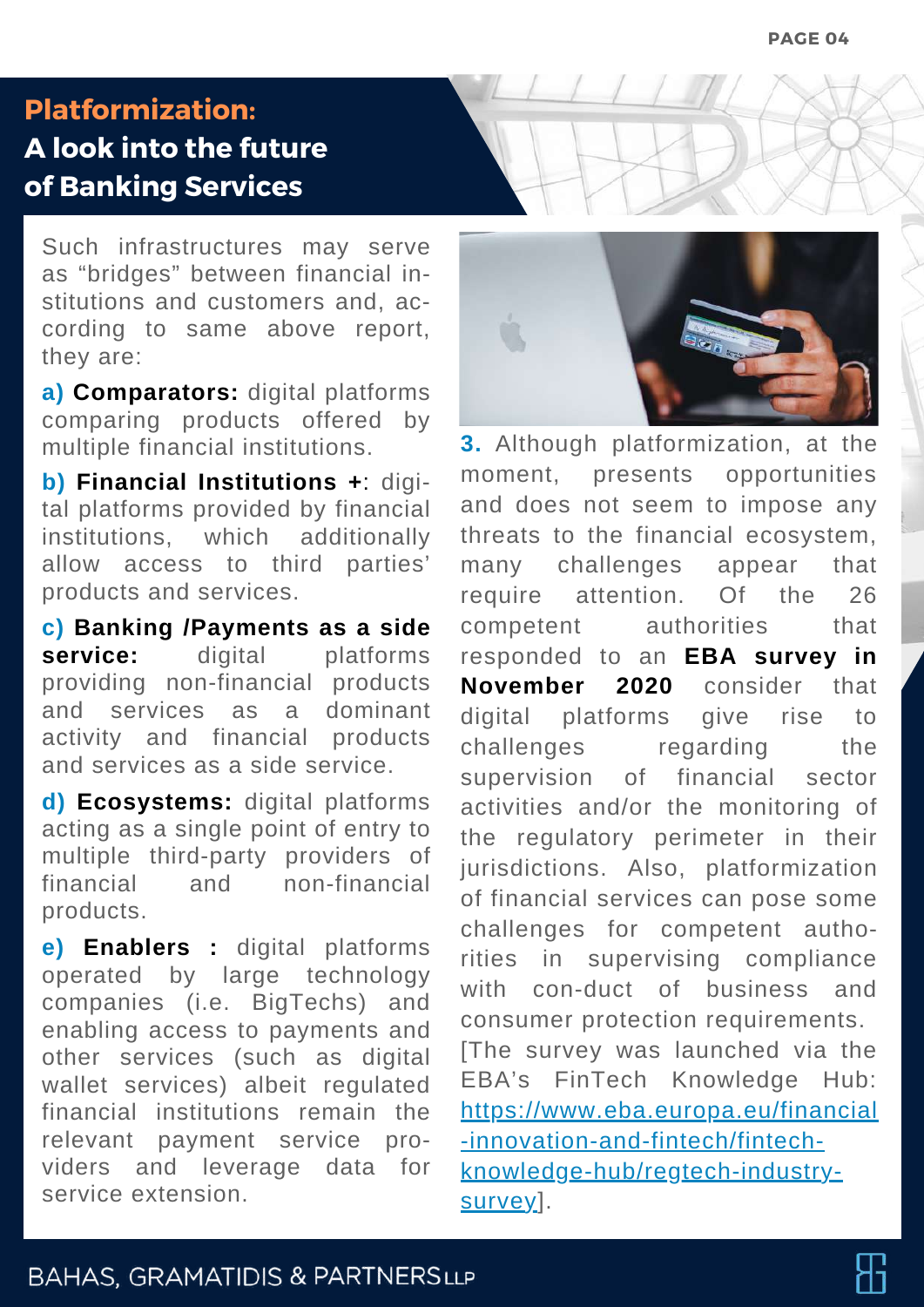### **Platformization: A look into the future of Banking Services**

Given the aforementioned opportunities and challenges, in addition to *"the challenges for supervisors in keeping pace with evolutions in business models and wider market developments" the* EBA plans in 2022 (see same above EBA's report) to assist competent authorities to deepen their understanding of platformbased business models and the opportunities and risks arising thereof by supporting such authorities in:

**a)** gaining information on such fast-evolving market; and

**b)** sharing information on financial institutions' reliance on digital platforms to facilitate coordinated EU-wide monitoring by developing a framework on the aggregation of information on such reliance and by establishing indicators for assessing future systemic risks.

**4.** Generally, digital transactions will keep increasing in the coming years and platforms will play a key role. As long as, technology will keep broadening the transaction possibilities, more challenges will arise, including some in the banking and financial activities. Not by a coincidence, within the EU, platforms are already regulated in various respects (such as by the Platform to Business – **P2B** Regulation (EE) 2019/1150 and the Digital Single Market – **DSM** Directive (ΕΕ) 2019/790), whereas the proposed regulations on digital services (Digital Services Act - **DSA**) and digital markets (Digital Markets Act – **DMA**) will follow soon changing the landscape. Thus, no doubt, more will also come on the platformization of banking / financial services.



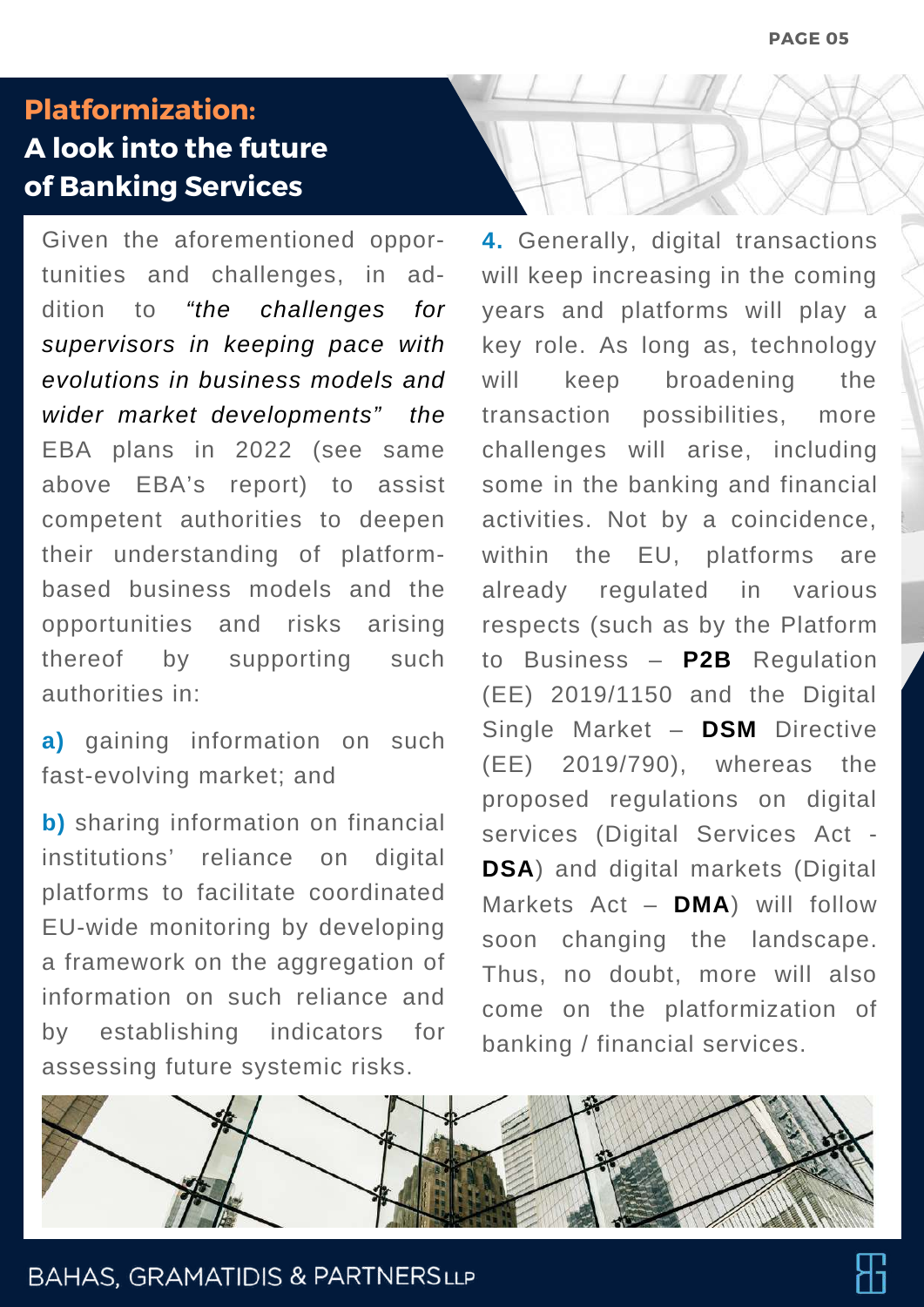#### **THE AUTHORS**

## **DIMITRIS EMVALOMENOS**



**Contact [d.emvalomenos@bahagram.com](mailto:d.emvalomenos@bahagram.com) +(30) 210 331 8170**

Lawyer, LL.M., Accredited Mediator of the Greek Ministry of Justice & the Centre of Effective Dispute Resolution (CEDR), London, UK, Dep. Managing Partner at the Law Firm "Bahas, Gramatidis & Partners" (BGP). Leader Partner of BGP's Commercial Section. With attention to detail, project management capabilities and over 30-year experience, he has assisted numerous international and Greek clients navigate a variety of complex commercial deals and resolve highly demanding disputes. His essential work mottos are: meticulous preparation, careful collection and scrupulous examination of information and data, exhaustive planning, diligence, persistence and flexibility in proceeding, preemptive approach, business orientation, seeking actual interests and alternative solutions. Articles on topics of his practice area are regularly published in international journals.

# **MARIA TRANOUDI**



**Contact [m.tranoudi@bahagram.com](mailto:m.tranoudi@bahagram.com) +(30) 210 331 8170**

Lawyer, LL.M., Senior Associate at "Bahas, Gramatidis and Partners" (BGP) Law Firm. Maria has a broad ranging banking practice with a focus on syndicated lending, real estate finance and corporate financings. She has extensive experience, advising Greek and international clients on general corporate matters, on mergers and acquisitions, commercial agreements and corporate restructuring.

#### **BAHAS, GRAMATIDIS & PARTNERSLLP**